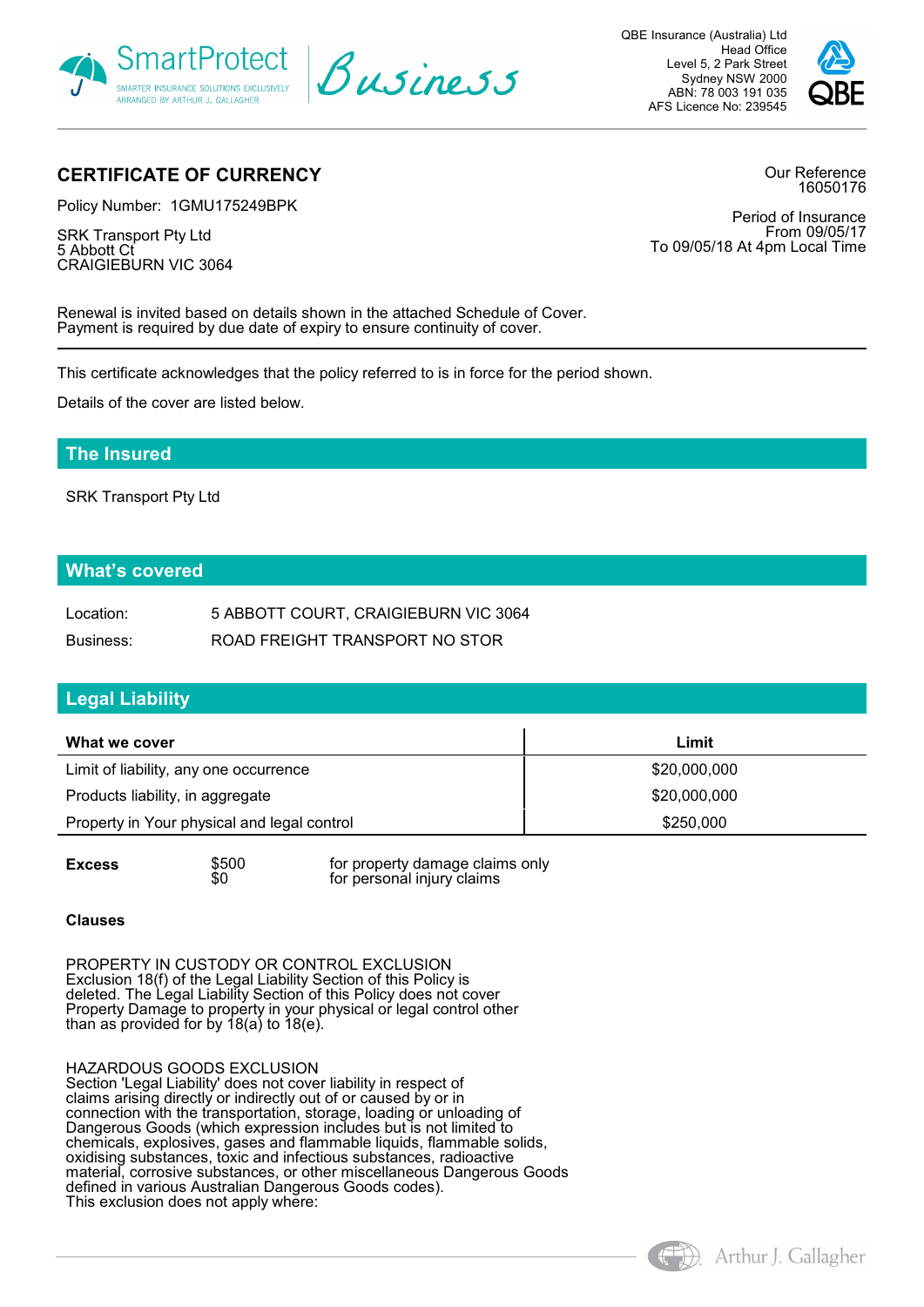



QBE Insurance (Australia) Ltd Head Office Level 5, 2 Park Street Sydney NSW 2000 ABN: 78 003 191 035 AFS Licence No: 239545



(a) In respect of Dangerous Goods in storage, where this is "Minor storage", as defined under Australian Standards AS1940-1993; or (b) the Dangerous Goods being transported are a "retail distribution load", a "tool of trade load" or as a "non commercial transport load" as defined under the Australian Dangerous Goods Code 7th Edition. In respect to loading or unloading the aggregate quantity on the vehicle is the determining factor not the quantity actually being loaded or unloaded.

INJURY TO CONTRACTOR OR LABOUR HIRE EMPLOYEE EXCESS In respect to any personal injury occurring to any worker (as defined) for which you are covered under Section 'Legal Liability', the following excess will apply.

You shall bear the first \$5000 for any one occurrence (inclusive of defence costs and other costs and expenses) in respect of liability arising out of Personal Injury to Workers while such Workers are acting in such capacity.

For the purpose of this provision the term 'workers', shall mean: (a) any person provided to you on a temporary or permanent basis under a specific contract with a provider of Contract Labour Hire

 Personnel and such person remains an employee of that provider; (b) any person (including a person who may be an employee of a contractor), contracted to perform work for the Insured under the direct supervision or control of the Insured in the performance of such work but does not include any person where the nature of the contracted work is the trade or service of such contractor and not that of the Business of the Insured;

(c) any person (including a person who may be an employee of a subcontractor), subcontracted to perform work on behalf of the Insured and is under the direct supervision or control of the Insured in the performance of such work.